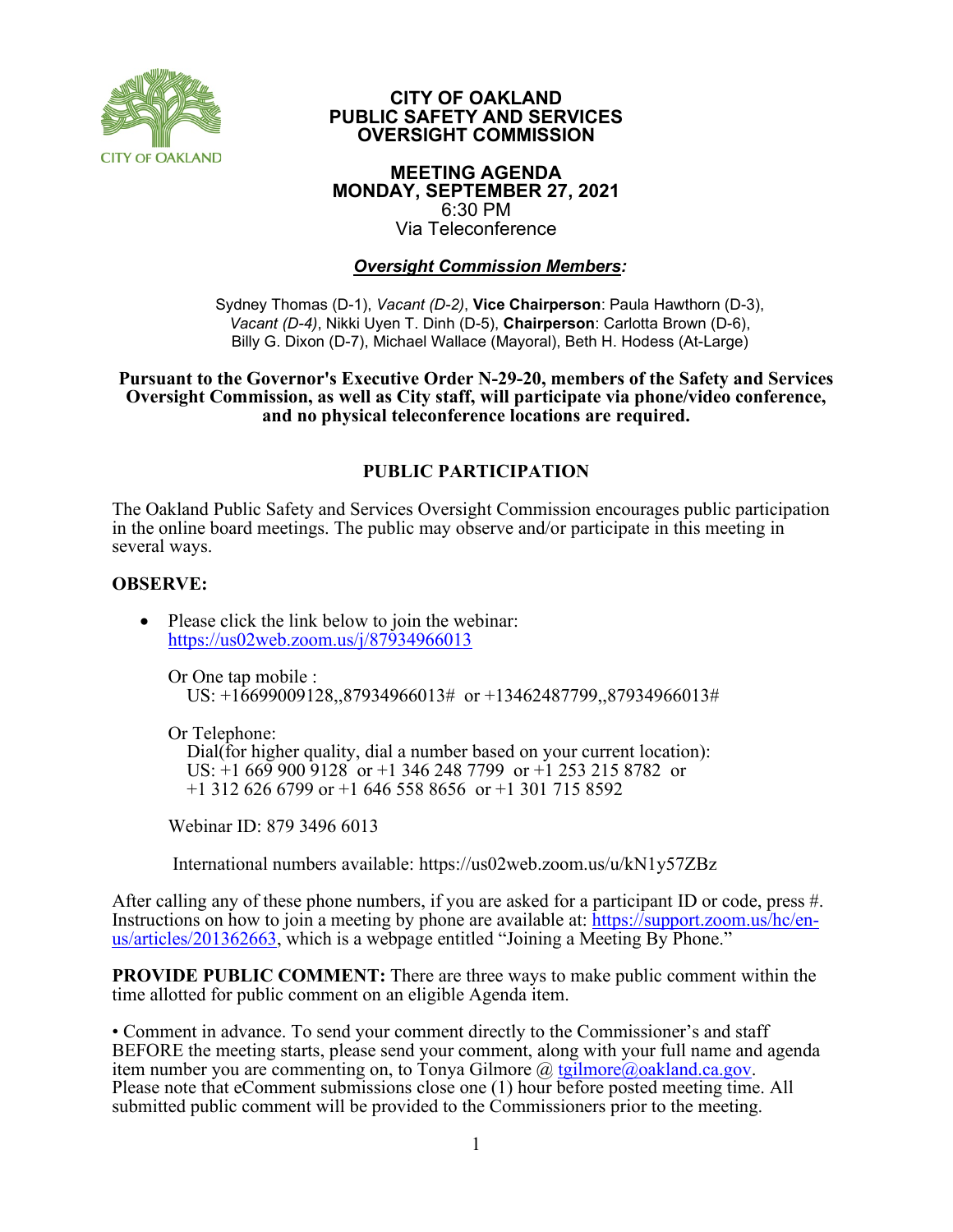#### **CITY OF OAKLAND PUBLIC SAFETY AND SERVICES OVERSIGHT COMMISSION MEETING AGENDA MONDAY, SEPTEMBER 27, 2021** 6:30 PM Via Teleconference

• By Video Conference. To comment by Zoom video conference, click the "Raise Your Hand" button to request to speak when Public Comment is being taken on an eligible agenda item at the beginning of the meeting. You will then be unmuted, during your turn, and allowed to participate in public comment. After the allotted time, you will then be re-muted. Instructions on how to "Raise Your Hand" are available at: [https://support.zoom.us/hc/en-us/articles/205566129,](https://support.zoom.us/hc/en-us/articles/205566129) which is a webpage entitled "Raise Hand In Webinar."

• By Phone. To comment by phone, please call on one of the above listed phone numbers. You will be prompted to "Raise Your Hand" by pressing STAR-NINE ("\*9") to request to speak when Public Comment is being taken on an eligible agenda item at the beginning of the meeting. Once it is your turn, you will be unmuted and allowed to make your comment. After the allotted time, you will be re-muted. Instructions of how to raise your hand by phone are available at: [https://support.zoom.us/hc/en-us/articles/201362663,](https://support.zoom.us/hc/en-us/articles/201362663) which is a webpage entitled "Joining a Meeting by Phone."

> If you have any questions about these protocols, please e-mail Tonya Gilmore, at [tgilmore@oaklandca.gov.](mailto:tgilmore@oaklandca.gov)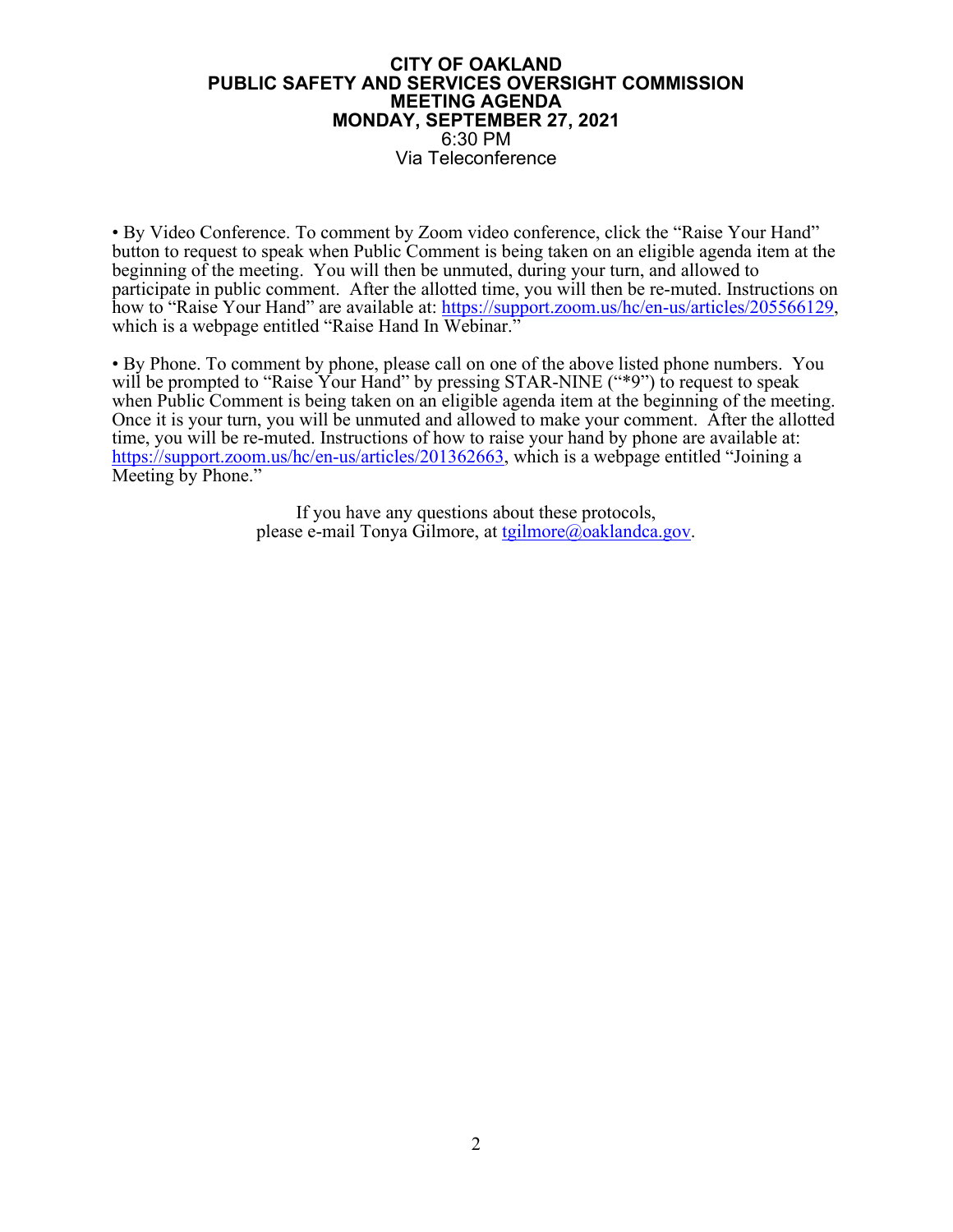#### **CITY OF OAKLAND PUBLIC SAFETY AND SERVICES OVERSIGHT COMMISSION MEETING AGENDA MONDAY, SEPTEMBER 27, 2021** 6:30 PM Via Teleconference

#### *Each person wishing to speak on items must raise their hands via ZOOM Persons addressing the Safety and Services Oversight Commission shall state their names and the organization they are representing, if any.*

|    | <b>ITEM</b>                                                                                                   | <b>TIME</b> | <b>TYPE</b> | <b>ATTACHMENTS</b> |
|----|---------------------------------------------------------------------------------------------------------------|-------------|-------------|--------------------|
|    | 1. Call to Order                                                                                              | 6:30 PM     | AD          |                    |
| 2. | <b>Roll Call</b>                                                                                              | 5 Minutes   | <b>AD</b>   |                    |
|    | 3. Open Forum                                                                                                 | 15 Minutes  |             |                    |
|    | 4. Approval of DRAFT Meeting Minutes<br>A. July 26, 2021                                                      | 5 Minutes   | A           | Attachment 4 A     |
| 5. | <b>Roberts Rules of Order</b>                                                                                 | 30 Minutes  |             |                    |
|    | 6. Efficacy of Measure Z to Date<br>Update on the SSOC Report to Council<br><b>Commissioner Sydney Thomas</b> | 30 Minutes  |             |                    |
|    | 7. SSOC-City Council Measure Z Joint Meeting<br>Tuesday, December 7, 2021                                     | 30 minutes  |             |                    |
| 8. | <b>Schedule Planning and Pending Agenda Items</b>                                                             | 10 Minutes  |             |                    |
| 9. | <b>Adjournment</b>                                                                                            | Minute      | A           |                    |

#### **A = Action Item I = Informational Item AD = Administrative Item A\* = Action, if Needed**

Do you need an ASL, Cantonese, Mandarin or Spanish interpreter or other assistance to participate? Please email [tgilmore@oaklandca.gov](mailto:tgilmore@oaklandca.gov) or call (510) 238-7587 or (510) 238-2007 for TDD/TTY five days in advance.

¿Necesita un intérprete en español, cantonés o mandarín, u otra ayuda para participar? Por favor envíe un correo electrónico a tgilmore@oaklandca.gov o llame al (510) 238-7587 o al (510) 238-2007 para TDD/TTY por lo menos cinco días antes de la reunión. Gracias.

你需要手語,西班牙語,粵語或國語翻譯服務嗎?請在會議前五個工作天電郵 [tgilmore@oaklandca.gov](mailto:tgilmore@oaklandca.gov) 或 致電 (510) 238-7587 或 (510) 238-2007 TDD/TTY.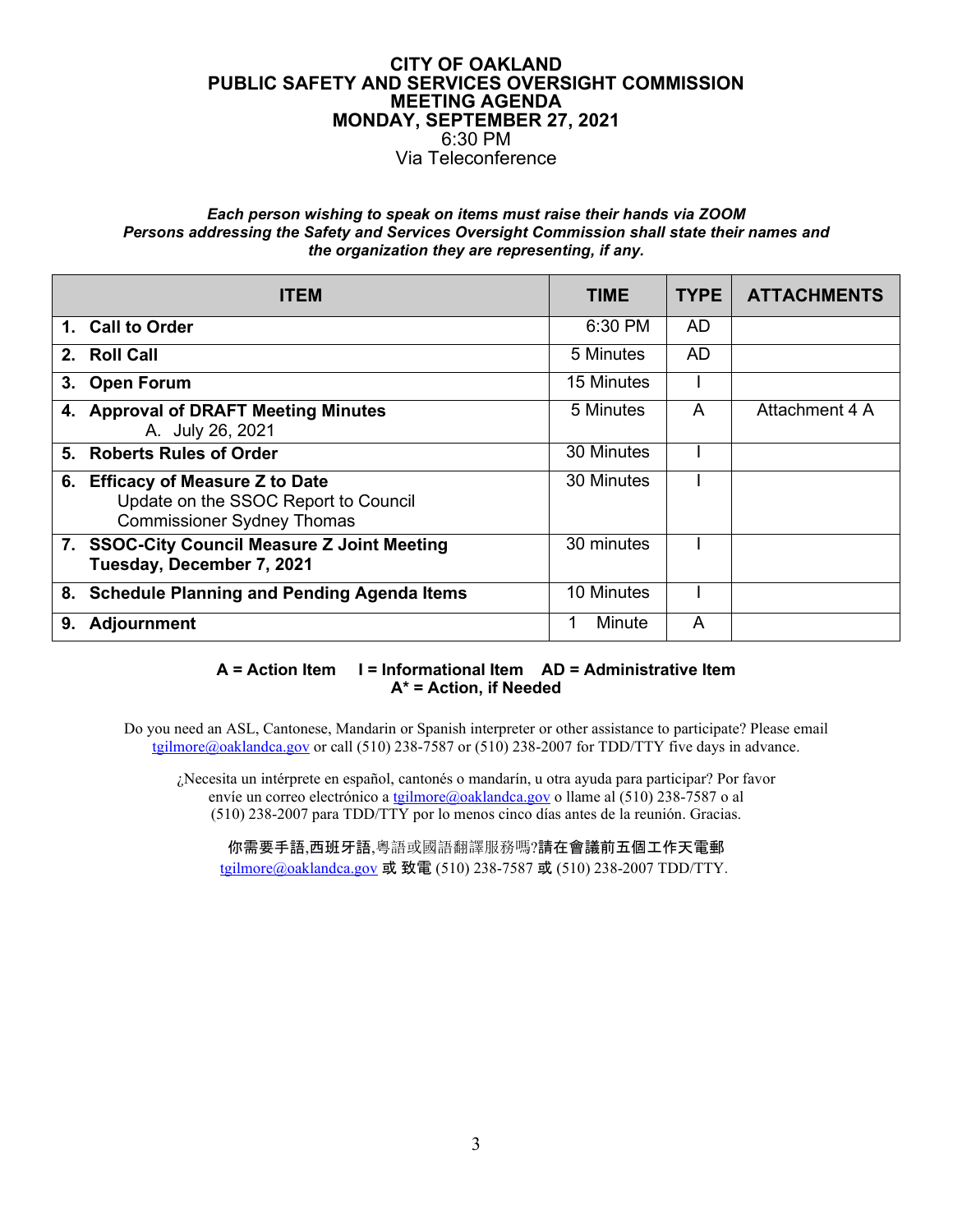## **Attachment Item 4**

## **SAFETY AND SERVICES OVERSIGHT COMMISSION**

*SSOC created by the Public Safety and Services Violence Prevention Act of 2014*

## **DRAFT MEETING MINUTES MONDAY, JULY 26, 2021 - 6:30 PM VIRTUAL ZOOM MEETING**

## **ITEM 1. CALL TO ORDER**

Meeting was called to order at 6:34pm by Chair Brown.

## **ITEM 2. ROLL CALL**

**Present:** Commissioner Sydney Thomas Commissioner Billy Dixon Commissioner Nikki Dinh Commissioner Paula Hawthorne Commissioner Michael Wallace Chairperson Carlotta Brown Commissioner Beth Hodess

## **ITEM 3. OPEN FORUM – 1 SPEAKER – 3 MINUTES**

Assata Olugbala requested information on the Crime Reduction Teams (CRT) investigation regarding racial and sexual texts, and a detailed report on Ceasefire.

## **ITEM 4. APPROVAL OF DRAFT MEETING MINUTES**

#### June 28, 2021

Chair Brown motions to approve draft of meeting minutes for June 28, 2021 with noted correction to correct Commissioner Hawthorn name. 2nd by Commissioner Hawthorn. 1 abstention – Commissioner Hodess. All Approved.

## **ITEM 5. 1. Measure Z FY 20-21 Expenditure Reports**

**a) Oakland Fire Department Q2 – Q3** – staff not available – moving to OPD Michael Hunt from OFD provided an overview of the attached FY 20-21 Expenditure report. Commissioner Thomas asked about the consistency of OFD's emergency response time and uncollected/unspent funds. Staff Gilmore responded only the 3 quarters reported…Q4 has not been provided. Michael Hunt responded that specific call time can be reported at the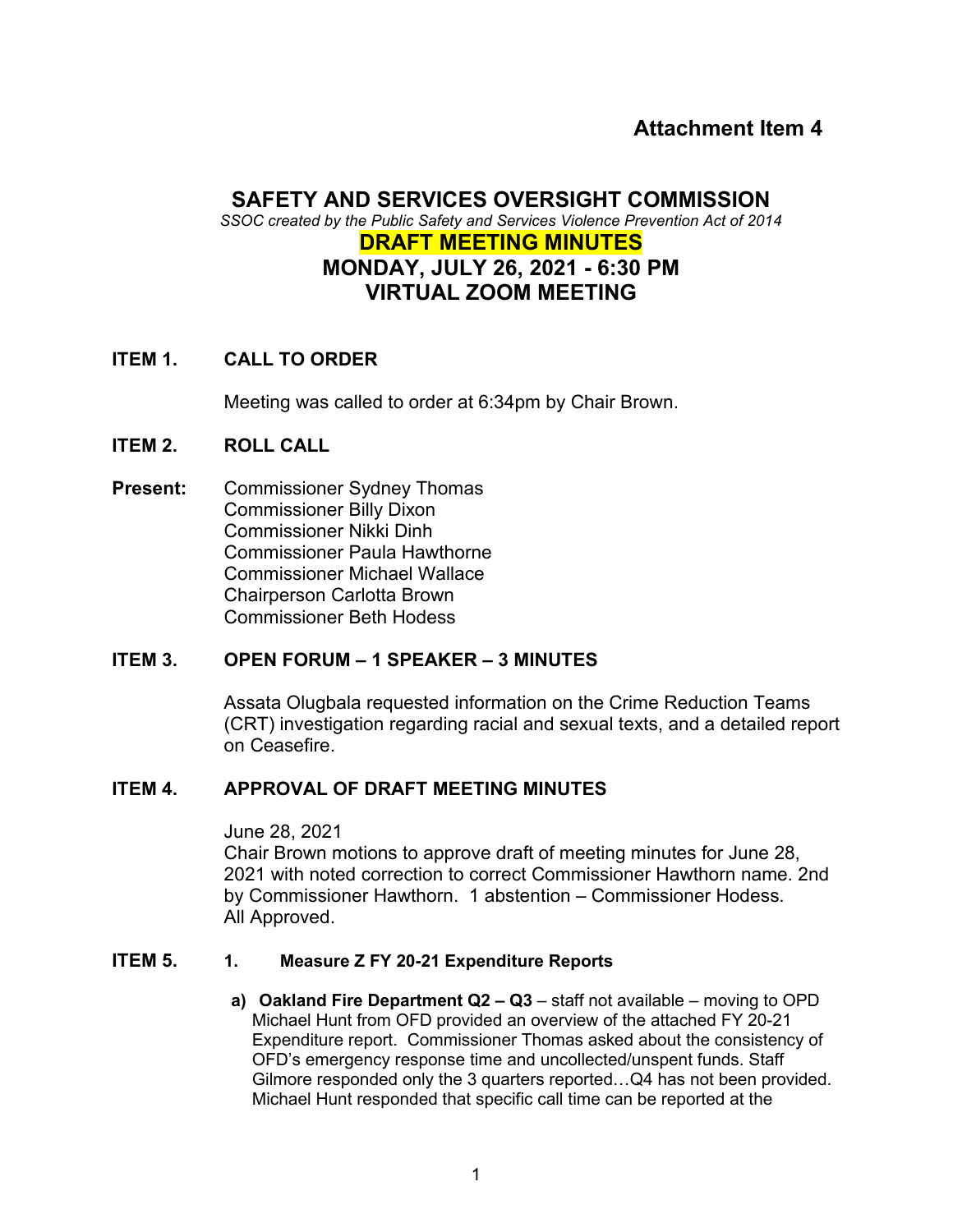# **DRAFT MEETING MINUTES MONDAY, JULY 26, 2021 - 6:30 PM**

September SSOC meeting. Commissioner Thomas would like to see the improvement rates. Michael Hunt stated that OFD is in compliance with their mandated response time of 4 minutes. Commissioner Hodess noted that the report notes 7 minutes…Michael Hunt responded that he misspoke and that 7 minutes is correct.

#### **b) Oakland Police Department Q1 – Q3**

Fiscal Manager Shamika Shavies provided an overview of the attached FY 20-21 Expenditure report. Commissioner Hodess asked how s this report compares to the prior fiscal year. Manager Shavies says that it is in line with previous year. Commissioner Hawthorn asked why three (3) quarters at once? Manager Shavies responded that due to staffing, OPD was not able to be present at previous SSOC meetings. Commission Thomas asked if there is any insight on personnel line item on the breakdown on the CRO/CRT's. Manager Shavies responded that she did not have the information available, Commission Thomas responded that she would like the information by the September meeting on 9-27-21. Commissioner Dinh asked if there was information on how many of the CRO/CRT's are involved in the Social Media investigation. Manager Shavies and DC Lewis stated that they had no information on the investigation. Commissioner Dinh requested information on their employment status. DC Lewis stated that all officers are currently employed but have been reassigned. An update will be provided to the Commission at the September  $27<sup>th</sup>$  meeting.

#### **c) Department of Violence Prevention – Q3**

Mailee Wang provided an of the overview of the attached FY 20-21 Expenditure report. Commissioner Hawthorn asked about the dollar amounts for the contracts – percentages of how much spent and how much is in the annual contracts? Can it be provided in future reports? M. Wang stated that the DVP does not have fiscal staff and that they will look into it for future reports. Commissioner Hawthorn asked why that information is not available? M. Wang says that is a different set of data and will be provided at future reports. It is provided in the report card and the Spending Plans to the SSOC. Commissioner Hodess noted that the February expenditures show cost of Community assessment of MACRO – what is that? M. Wang responded that MACRO was originally in the DVP. They contracted with a CBO for an evaluation of the program. MACRO has been moved to OFD and will be removed from the DVP expenditures and transferred to OFD. Commissioner Hodess wants contracts for separated for contracts and for assessments wants a chart with contracts presented separately on the chart with totals on the column and professional services contracts add Measure Z funds.

Commissioner Thomas on contracts, who / what supplies / equipment additional percentages of professional services vice direct services. Commissioner Wallace asked for details on professional development? DC Lewis stated that Manager Shavies is no longer in the meeting. Commissioner Thomas states that due to the return of OPD to report on Q4 expenses, this can be presented with the noted changes at that time. Commission.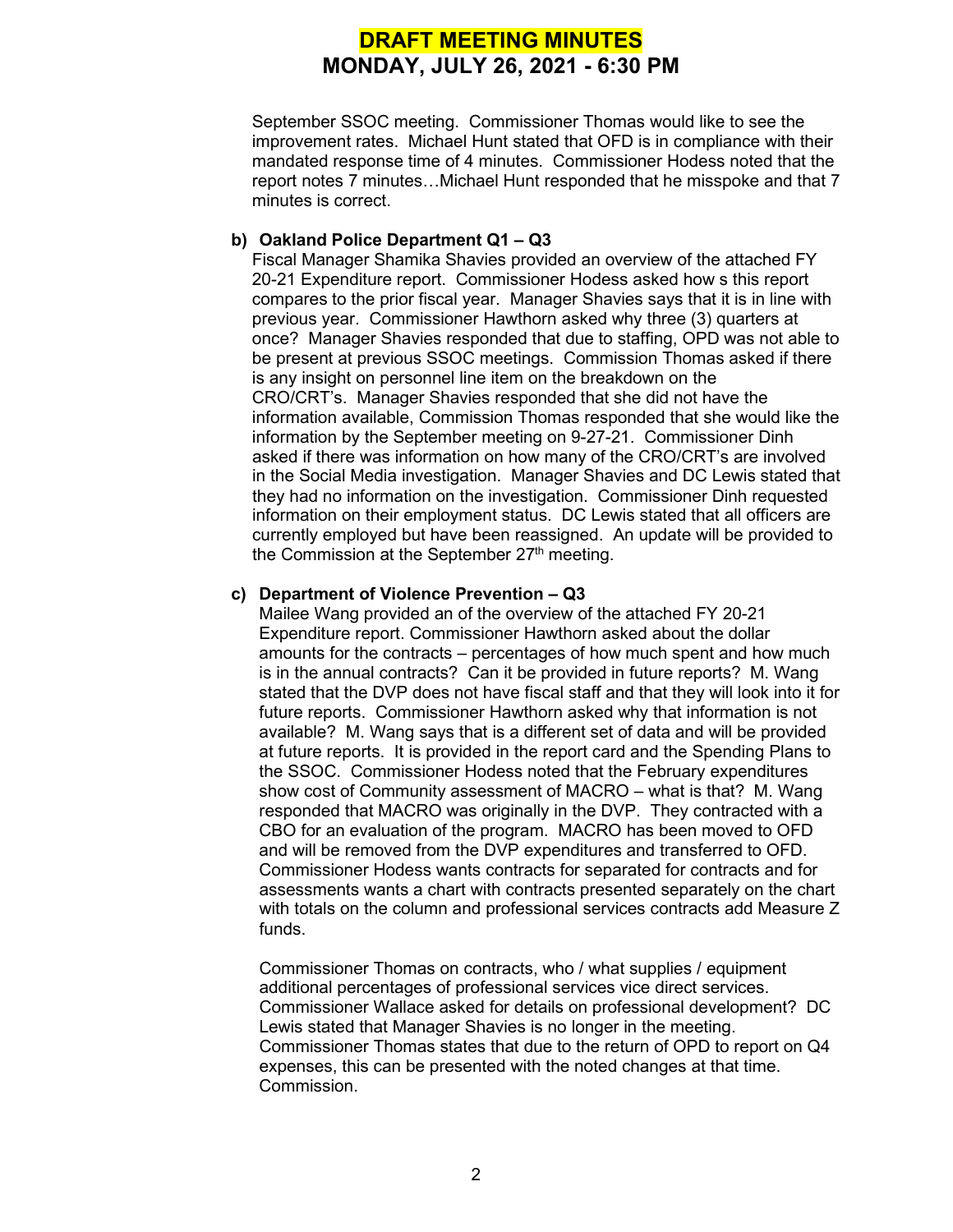# **DRAFT MEETING MINUTES MONDAY, JULY 26, 2021 - 6:30 PM**

Motion made by Chair Brown to accept the FY Expenditure reports for OFD and the DVP as presented and to wait for approval of OPD's reports pending a response to questions to be provided in September.

#### **ITME 6. Department of Violence Prevention Update**

#### **a) DVP Spending Plan / 2022-2023 & 2023-2024**

DVP Manager Peter Kim reviewed the DVP Spending Plan slides that are included in the packet. Provided information on Town Nights to curb violence. DVP Deputy Chief, Dr. Crain provided an overview of gender-based violence (GBV).

Commissioner Dinh commended the DVP on the GBV increase. Commissioner Hawthorn expressed concern with separating Measure Z funding and General funding. Need to think strategically about the Measure Z funding – General Purpose Funding. DVP Chief explained the DVP budget and that the Council funding was over two years. Tracking different funding sources will need to be developed.

Commissioner Thomas suggested that only Measure Z funding should be discussed at the SSOC retreat.

Commissioner Hawthorn wants information on the \$300,000 each year for 2 years for Bright Research Group (BRG) would like to see details on the RFQ. Chair Brown welcomed information. Manager Kim provided information that the contract for BRG – they have a long-standing contract that is being renewed. All funding is not to them, they provide training, locate services – community-based organizations and certificate programs. They provide subgrant services. And provide facilitation of network trainings and community town halls.

#### **b) Staff and Grantees**

DVP Manager Kim and Deputy DVP Chief, Dr. Crain reviewed the slides on additional investments included in the packet – approved by the City Council at the meeting on 7-26-21 for 2022 through 2024.

## **ITEM 7. Efficacy of Measure Z to Date - Update on the SSOC Report to Council**

Commissioner's Thomas, Hawthorn & Hodess have had bi-weekly calls with Open Oakland. Generalized update on all accomplishments on Measure Z since Measure Y and the impact of Measure Z on the City of Oakland. Introduced Jess from Open Oakland. Commissioner Hodess asked DVP Chief Cespedes to recommend other Violence Prevention Programs. Manager Kim asked for specifics on programs, comparable programs is one in Los Angeles, called the GRID (sp) the City of Stockton has a program on violence, Milwaukee has a program that is similar run by the City Health Department, New York's office of Gun Violence prevention is also similar – Chicago also has a program that is funded in a variety of ways – public and private (CRED). Commissioner Hawthorn – it may be helpful for Jess to talk to actual CBO's who run the